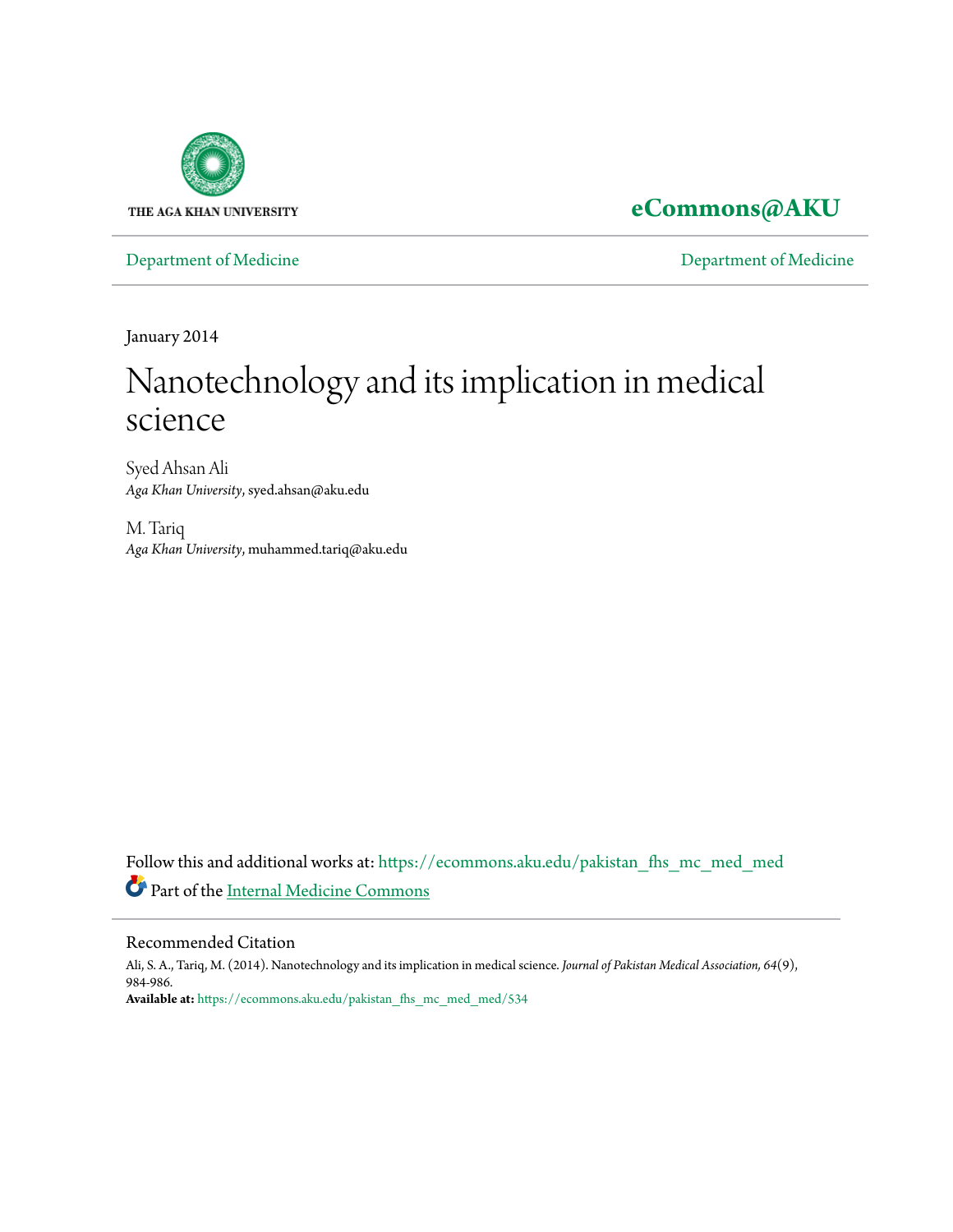## **Nanotechnology and its implication in medical science**

Syed Ahsan Ali, Muhammad Tariq

A revolution is occurring in science and technology in the form of a novel technology called Nanotechnology. Nanotechnology is considered to be an emerging technology due to the possibility of creating new innovative products with completely new characteristics and functions with enormous potential in a wide range of applications with significant positive impact on healthcare. In next few decades we will be coming across some novel innovations and this all will be possible by virtue of Nanotechnology also called 'nanotech' in short form. Many of the visions discussed in the literature of nanotechnology still seems to be part of science fiction, however, there have been some practical breakthroughs which cannot be ignored.

Although James Clerk Maxwell was the first person to give some concepts regarding nanotechnology in 1867, but it was Richard Feynman, a physicist, who presented the topic of nanotechnology in 1959 for the first time in his famous lecture entitled "There's Plenty of Room at the Bottom".<sup>1</sup> In 1974 Norio Taniguchi at Tokyo Science University coined the term 'nanotechnology'.1

Nanotechnology is a combination of atomic or molecular scale techniques that can establish devices or systems in the nanometer range. By definition, it is the manipulation of matter with at least one dimension having size from 1 to 100 nanometers. One nanometer represents one billionth of a meter. Nanotechnology is the ability to work at the molecular level, atom by atom, to create structures with fundamentally new molecular organization.<sup>2</sup> In this scale, and especially below 5 nm, the properties of matter differ significantly e.g. the effect of gravity will be almost negligible, surface tension and Van der Waals attraction would become more important, nanomaterials have a relatively greater surface area than do larger particles of the same mass of material etc.<sup>1,3,4</sup>

The nanotechnology dealing with healthcare is called nanomedicine. Nanomedicine is an offshoot of nanotechnology and is characterized by highly specific medical interventions at the molecular scale for

development of medical therapeutics and diagnostics, monitoring diseases, cancer treatment via targeted drug delivery, improved cell material interactions, and gene delivery systems. It is foreseen that nanomedicine will have an enormous impact on human health.<sup>3</sup>

Almost all processes of living organisms occur at nanometer scale. Biological units like DNA, proteins and cell membranes are of this dimension. By nanotechnology, we can have better understanding of these biological units so that they can be specifically and precisely guided or directed. Nanoscale devices could be 100 to 10,000 times smaller than human cells but are similar in size to large biomolecules such as enzymes and receptors. Nanoscale devices smaller than 50 nm can easily enter living cells, and those smaller than 20 nm can move out of blood vessels as they circulate through the body. They can also pass through the blood-brain barrier.3 By manipulating these nanoparticles at molecular level we can have surprising results.

In the coming decades nanomedicine will bring a paradigm shift in multiple areas of human healthcare. It will enable us to detect cancers in presymptomatic phase by highly sensitive imaging. It is about to bring revolutionary changes in the treatment of cancer by selectively killing tumour cells by transforming electromagnetic energy into heat which will be lethal to cancer cells, or by targeted delivery of chemotherapeutic drugs to tumor cells (and sparing the normal cells) through nanovehicles.<sup>5</sup> It will also be used for the treatment of atherosclerotic diseases even before its development.6 Healthcare providers could deliver specific amounts of drugs or use nanorobots to clean out arteries blocked by atherosclerosis. Artificial mechanical red blood cells will be expected to be able to deliver more oxygen to the tissues than natural red blood cells and artificial mechanical white blood cells will be able to destroy microbiologic pathogens.<sup>3</sup> Surgeons are always in search of minimally invasive techniques of surgery and this can be achieved successfully by nanotechnology. Application of nanotechnology in surgery is mostly at cellular level where a human hand cannot perform precisely. Femtosecond lasers (which emits ultrashort pulses with durations in the range of femtoseconds where 1 femtosecond=10-15 seconds), diamond scalpels (with a

Department of Medicine, The Aga Khan University Hospital, Karachi, Pakistan. **Correspondence:** Syed Ahsan Ali. Email: syed.ahsan@aku.edu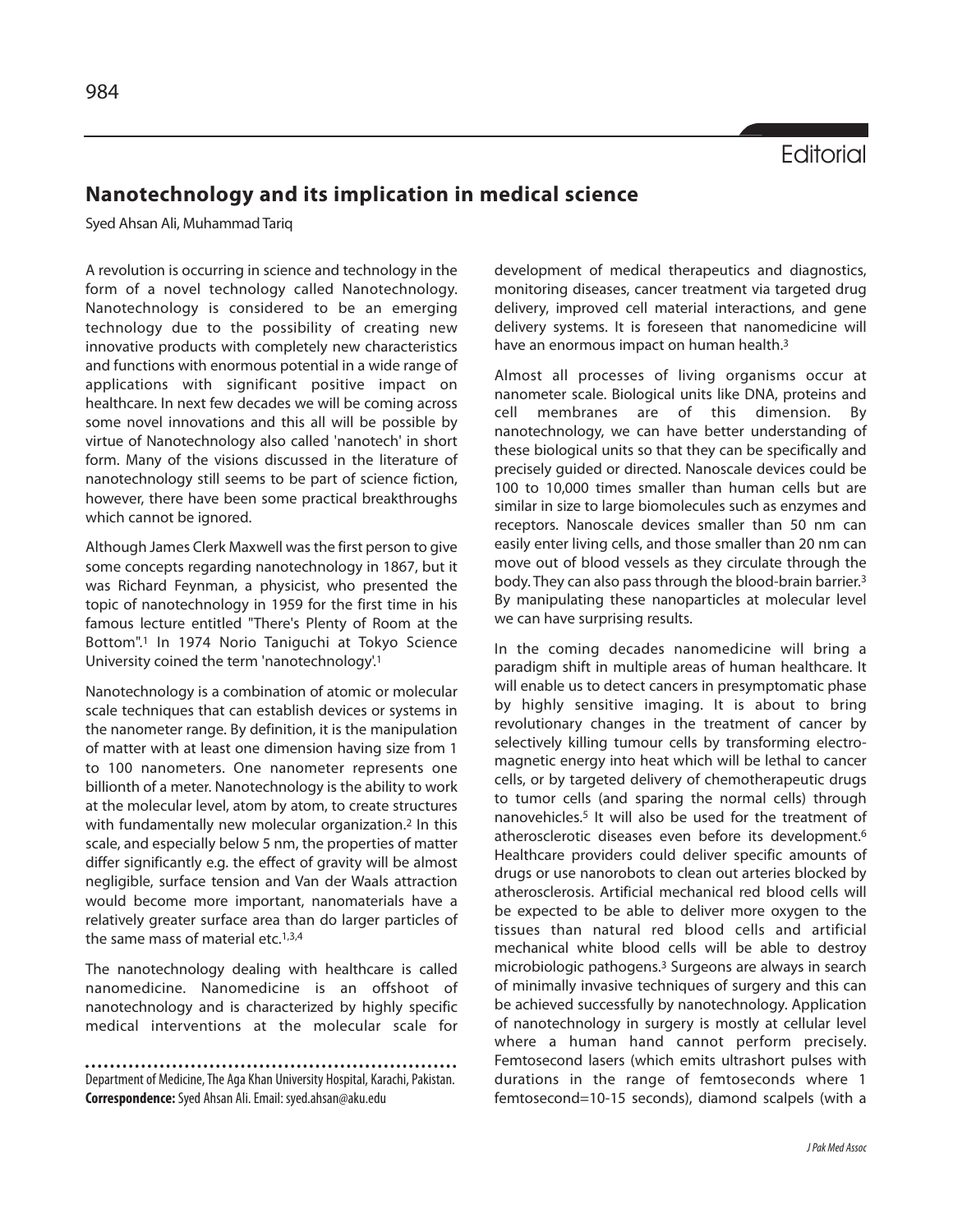cutting edge of only a few nanometers), and nanoneedles are some of the great inventions of nanotechnology which are being used or will be used to manipulate intracellular molecules and organelles, and surgeries at nano level like corneal and brain surgeries.<sup>7</sup> Tissue engineering is the application of engineering and life sciences towards fundamental understanding of normal and pathological mammalian tissues and the development of biological substitutes to restore, maintain or improve tissue function.<sup>7</sup> Nanotechnology by virtue of producing tissue-engineered products, e.g. orthopaedic and dental implants, having characteristics matching the target tissue as closely as possible can lead to formation of successful functioning tissue with excellent lifetime and least possible rejection by immune system.<sup>7</sup>

Imaging techniques will also see a new era of using nanoparticles. For example, quantum dots (nanometer sized semiconductor nanocrystals with excellent fluorescent properties) possess remarkable optical and electronic properties that can be precisely controlled by changing their size and composition. Such products have already entered the market for imaging applications though at experimental level so far.<sup>3</sup> Quantum dots can be made to emit light at any wavelength in the visible and infrared ranges, and can be inserted almost anywhere, including liquid solution, dyes etc.3

Reducing the size of structures to nanolevel results in completely different properties. This is the reason that nanoparticles are more active both biochemically and biologically and thus potentially possess great benefits as well as great risks.<sup>4</sup> Since adverse effects of these nanoproducts are not explored yet to sufficient level, ethical and moral concerns also need to be addressed in parallel with the new developments in this area.<sup>3,8</sup> Despite insufficient knowledge about adverse effects of these products currently over 800 consumer products are estimated to incorporate nanoparticles.9 Misuse of nanotechnology for warfare and terrorism cannot be ruled out. Moreover, very small surveillance devices such as nanosensors, nanocameras and nanomicrophones could enable illegal observation and control of subjects. Nanotechnology would enable total surveillance of entire civilian populations without them even noticing it.<sup>10</sup>

Although nanomedicine is in its infancy but it is the medicine of tomorrow. Developed countries are pouring their resources in the research and development of nanotechnology. The United States and Japan have started the largest national research programmes in nanotechnology.<sup>11</sup> There is a worldwide investment of more than \$42 billion in the field of nanotechnology over

the last few years.<sup>12</sup> India and China have already run a long way in this race.<sup>13</sup>

Out of 57 Islamic countries only six countries namely Turkey, Iran, Saudi Arabia, Egypt, Malaysia, and Pakistan seem to show promising trends in the development of nanotechnology.<sup>14</sup> Of these six countries Turkey, Pakistan and Egypt do not have any programme at the national level regarding nanotechnology. Pakistan and Egypt have a sound human resource but unfortunately there is no direction regarding the research and development activities in this newly emerging technology. Collaboration between the industry and academic institutes is almost nonexistent.<sup>14</sup>

If we consider the Braun's method of monitoring the trend of a new field of technology,<sup>15</sup> based on bibliometric quantification of that specific term in journals data base during a specific time period, research in nanotechnology is rapidly expanding in the universities of Pakistan.<sup>16</sup> However, these efforts remained somewhat hampered due to the lack of adequate equipment and facilities. On the other hand total number of publications on this important topic from medical institutions of our country is almost negligible.<sup>16</sup> Realizing the importance of the field, the Ministry of Science and Technology of Pakistan established the National Commission on Nanoscience and Technology (NCNST) in 2003. The NCNST was responsible for coordination of research and development activities, and manpower training in nanotechnology. Unfortunately NCNST ceased to exist after 2008. One of the recommendations of the National Commission was the setting up of a National Institute of Nanoscience and Technology-a dream which never came true.<sup>16</sup> Pakistan's first nanochemistry lab is being built at Karachi University.<sup>17</sup> Moreover, Higher Education Commission Pakistan has offered scholarship for overseas training in nanotechnology.<sup>18</sup> A private institute in Islamabad is offering a degree programme in nanotechnology with scholarships as well.<sup>19</sup>

Over the next few decades nanotechnology will bring revolutionary changes in medical science by offering an opportunity to enhance human health in novel ways by early disease detection and diagnosis, as well as precise and effective therapy tailored to the disease of an individual patient. In addition to various industrial and commercial uses great innovations are expected in healthcare. At the nanoscale, all scientific fields including physics, chemistry, biology, materials science and engineering converge toward the same principles. As a result, progress in nanoscience will have very far-reaching impact. Products based on nanotechnology in medicine